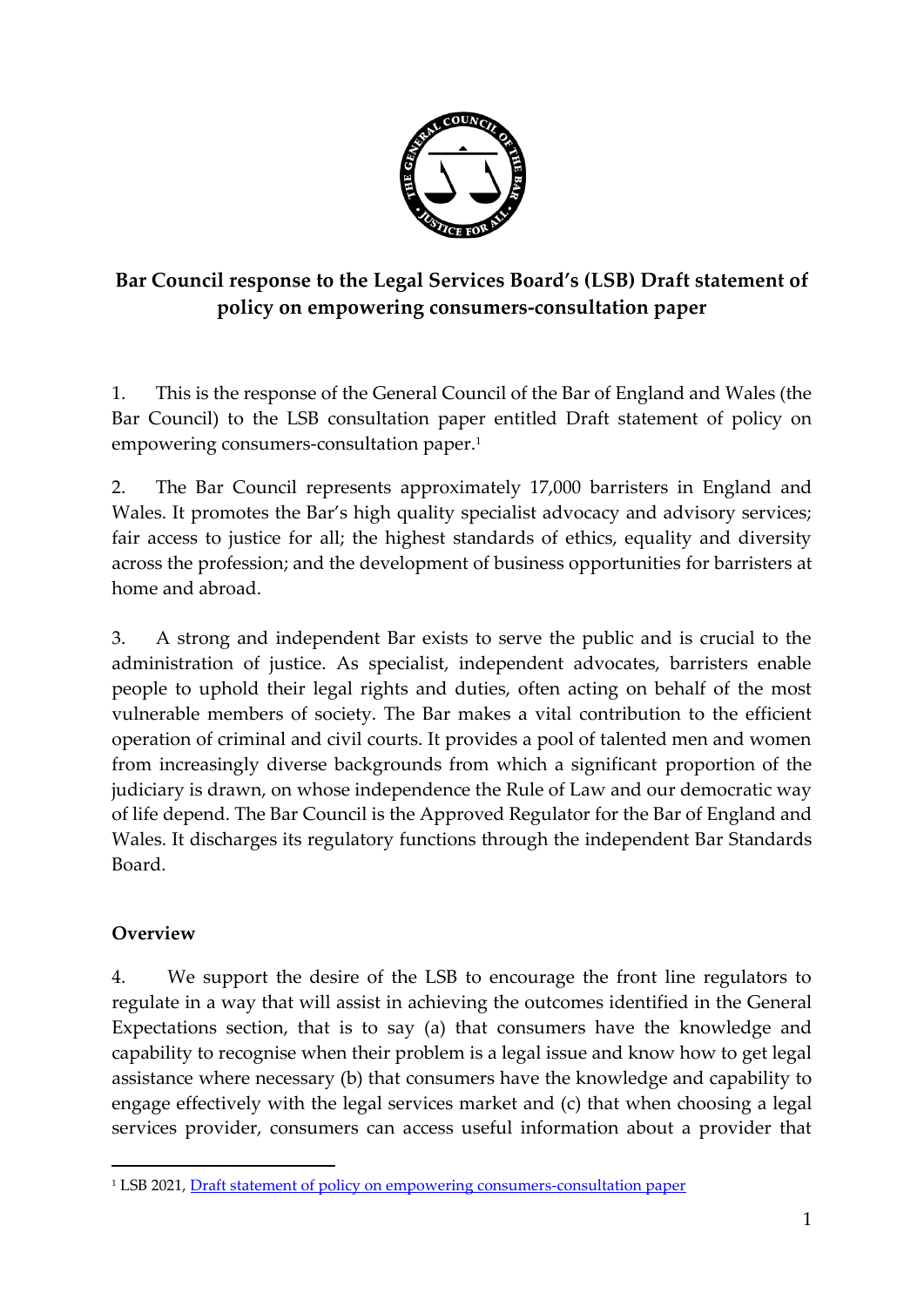enables them to make an informed choice as to the provider most suited to meet their needs.

5. These are manifestly sensible aims when a consumer is dealing directly with a provider of legal services, or is shopping around in advance of deciding which legal services provider to select. The draft statement of policy also rightly recognises that what steps are appropriate will also depend on the extent to which services are commoditised, saying at 12(c)(ii):

"In considering whether specific approaches are required for providers in different practice areas within their regulated communities, regulators should consider … the types of provider and services offered (for example some services are more "commoditised", such as conveyancing and wills and probate, whereas in more bespoke areas, such as legal aid work, it may be more difficult to compare providers)."

6. It is critical to recognise that the vast bulk of the work done by the selfemployed Bar is done on a referral basis, and that even the work that is not done on a referral basis but on a direct access basis is highly unlikely to fall into the "commoditised" category.

7. The LSB rightly emphasises the need for regulation to be evidence driven. We are not aware of any evidence base specifically in relation to consumer interactions with the Bar that the LSB has taken into account in drawing up its proposed policy. We note that the CMA's data does not extend, or does not extend to any material extent, to services provided by barristers: we have reviewed the CMA Wave 3 survey of prices of individual consumer legal services, published in 2020. <sup>2</sup> This presents a statistical analysis of pricings offered by providers for commoditised services. Virtually all (all but five) of the 1500 respondents were solicitors' firms. Indeed, it seems unlikely that *any* of the respondents were barristers since the paper refers to all respondents as "firms". This is not a criticism of the research, but it underlines the fact that the Bar is simply not in the business of providing commoditised legal services direct to consumers. But it means that such research gives no proper evidential basis for policies about how the Bar should be regulated by the BSB.

8. We also note and support the emphasis in the 'Purpose' section of the draft statement of policy on flexibility, and the reference to Better Regulation Principles including proportionality, targeting of regulation and, we would add, costeffectiveness. While we accept that, as stated, the LSB has had reference to these matters, we consider these are just as important for the front-line regulators and that this ought to be made clear within the body of the statement of policy itself and we

<sup>2</sup> [https://legalservicesboard.org.uk/wp-content/uploads/2020/09/Prices-of-Individual-Consumer-](https://legalservicesboard.org.uk/wp-content/uploads/2020/09/Prices-of-Individual-Consumer-Legal-Services-Sept-2020-1.pdf)[Legal-Services-Sept-2020-1.pdf](https://legalservicesboard.org.uk/wp-content/uploads/2020/09/Prices-of-Individual-Consumer-Legal-Services-Sept-2020-1.pdf)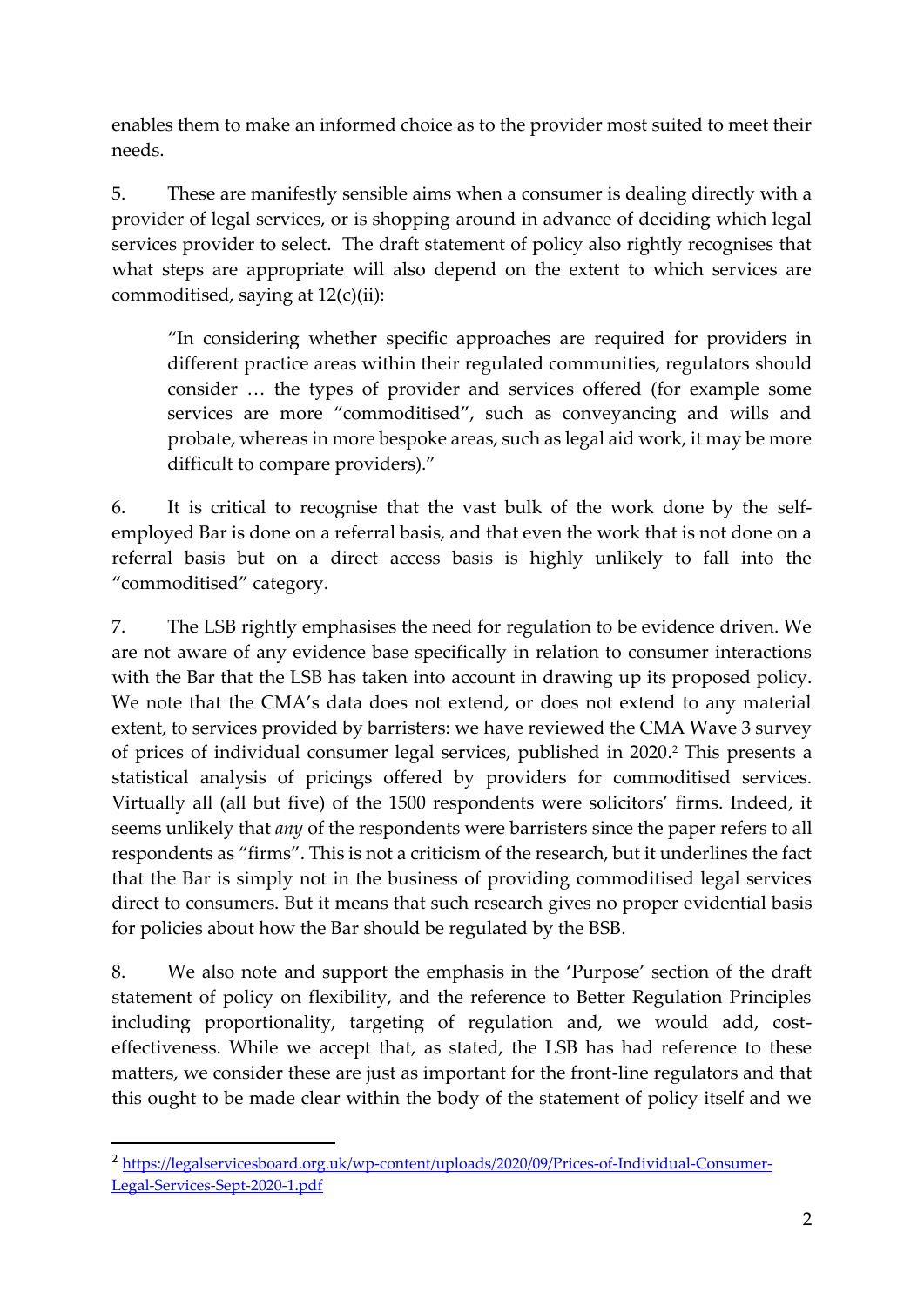make a number of suggestions in that regard in response to specific questions below. This is, not least, for reasons of limiting the further burden on legal service providers with the likely impacts of excessive regulation reducing the diversity of the profession and, ultimately, choice to the client. This would be truly counter-productive.

9. We note that there has been disagreement between the regulators as to which professions' regulators should support the Legal Choices website. We think that the right solution to those issues would be clearer if there were a stronger focus on the question of which front line regulators are regulating (and therefore funded by) providers who generally *do* provide services direct to consumers, and which regulators are not generally regulating providers who provide commoditised services direct to consumers. The BSB falls into this second category.

10. We also think it is important to recognise that the main way in which the Bar contributes to a system in which consumers can exercise their legal rights at reasonable cost is by providing, *as a referral profession*, specialist advocacy at very keen rates. If regulatory cost which is appropriate to and directed at direct-to-consumer providers is borne by barristers who will never benefit from being picked from a Legal Choices type website (because they do not appear on it and if they do, they may not be authorised to accept instructions directly from members of the public), then the ultimate result will be that consumers suffer when those regulatory costs are passed on in the fees charged to them.

11. We note several places in which the draft policy gives recognition to the fact that what it is appropriate for regulators to do will depend on the type of provider and the nature of the services offered. We make several proposals as to amendments below with this in mind. We raise one proposal for deletion of paragraph 15.

The wording here is:

*"Regulators are expected to make meaningful contributions to cross-sector initiatives, such as Legal Choices, that are subject to appropriate mechanisms to ensure they are effective. Regulators should be able to demonstrate suitable investment, reach and impact of such initiatives following evaluation."*

This is objectionable on two grounds.

12. There has been a well ventilated disagreement between the BSB and the LSB about whether or not Legal Choices was a cost effective development or not, and further disagreement as to whether, even if it did effectively all that it aimed to do, it would be cost effective from the Bar's point of view to support a platform which, in practice, would carry details of solicitors and not barristers, because it carried details of commoditised legal services.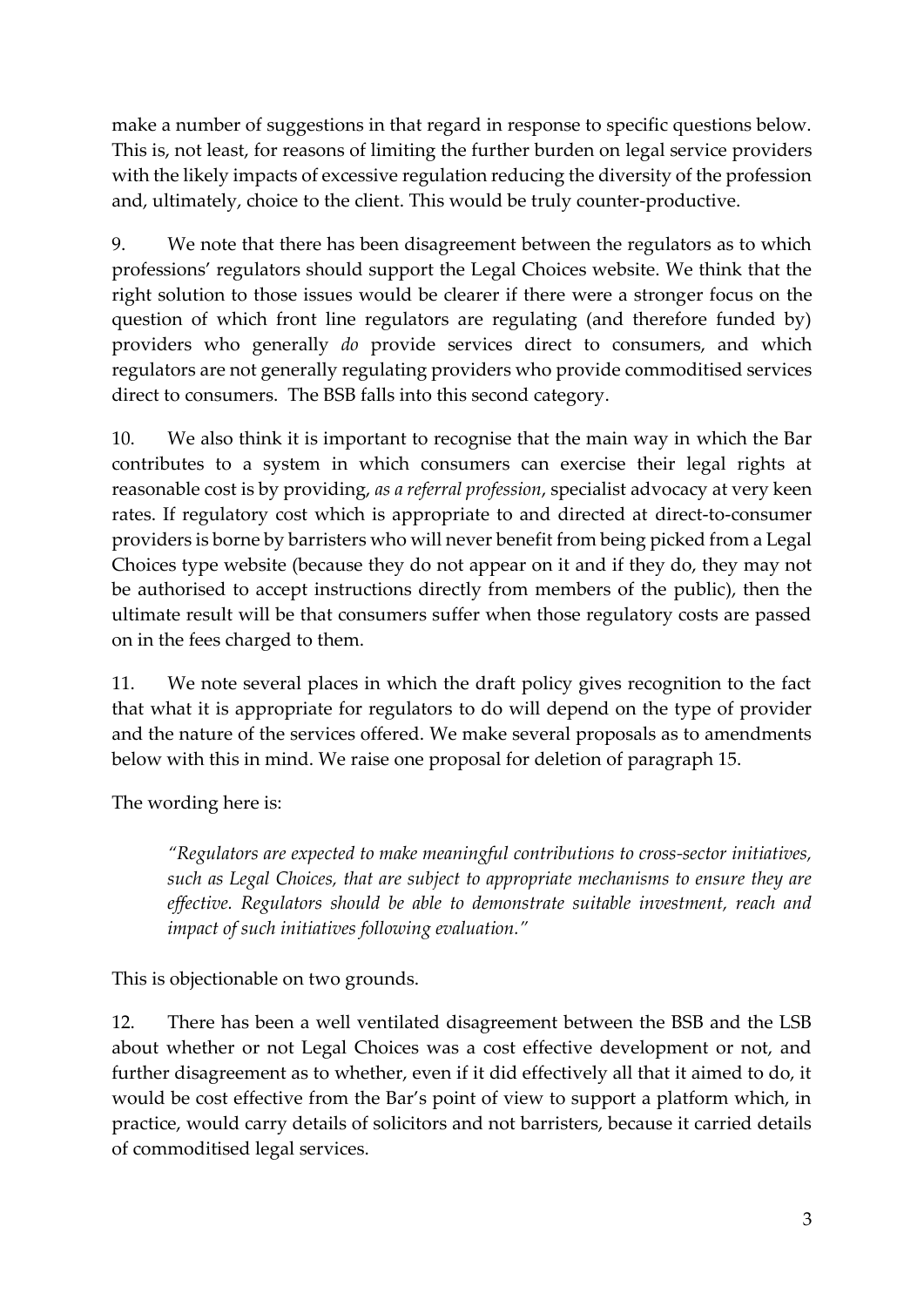13. The first reason why this paragraph 15 is objectionable is because it purports to resolve by policy-making fiat a genuine disagreement between regulators. That is not an appropriate use of the power to set policy.

14. The second reason why it is objectionable is because it seems to reflect a mistaken belief by the LSB that it is in some sense a regulator of the entire legal services sector. We repeat what we said in our response to the LSB's Draft strategy for legal services regulation and draft business plan 2021-22 consultation paper. 3

15. The role of the BSB is to regulate the Bar. The principal role of the LSB is to have oversight of the various front-line regulators. The LSB does not have a role as a sector regulator. The structure of the Legal Services Act 2007 is to encourage and promote a diverse legal sector in which different models for the provision of legal services may coexist and compete with each other.

16. We are therefore not persuaded that it is lawful for the LSB to compel or expect a particular regulator (for instance the BSB) to contribute financially to the cost of a particular initiative intended to resolve a perceived problem in a particular type of service provision or market (for instance, as here, the provision of commoditised legal services), which members of that profession are not engaged in. If there were a perceived problem in the market for High Court advocacy services we would expect the costs of resolving that to fall overwhelmingly on the Bar, with perhaps a modest contribution from the SRA to reflect the small number of solicitors who perform high court advocacy services, and nothing from (for instance) CILEx, since their members do not provide High Court advocacy services. But the same logic must apply to such parts of the costs of a new initiative which are directed to providing, in effect, a comparison website for providers of commoditised legal services sold directly to consumers.

17. Whether and on what terms to make contributions to the costs of cross sector initiatives are matters for the judgment of the front-line regulators, having regard to their duties under the Act. Their decisions about how to discharge those duties should not be constrained by policies.

18. Even if paragraph 15 is lawful, it is not a sensible policy because it will cut across the autonomy of the front-line regulators and risks an inappropriate transfer of the burden of regulation from one regulated profession who will benefit from it, to another that will not.

<sup>3</sup> [https://www.barcouncil.org.uk/uploads/assets/b1033e1b-6542-4c13-958790c8a8a64981/Bar-Council](https://www.barcouncil.org.uk/uploads/assets/b1033e1b-6542-4c13-958790c8a8a64981/Bar-Council-response-to-the-LSB-draft-strategy-and-business-plan-21-22.pdf)[response-to-the-LSB-draft-strategy-and-business-plan-21-22.pdf](https://www.barcouncil.org.uk/uploads/assets/b1033e1b-6542-4c13-958790c8a8a64981/Bar-Council-response-to-the-LSB-draft-strategy-and-business-plan-21-22.pdf)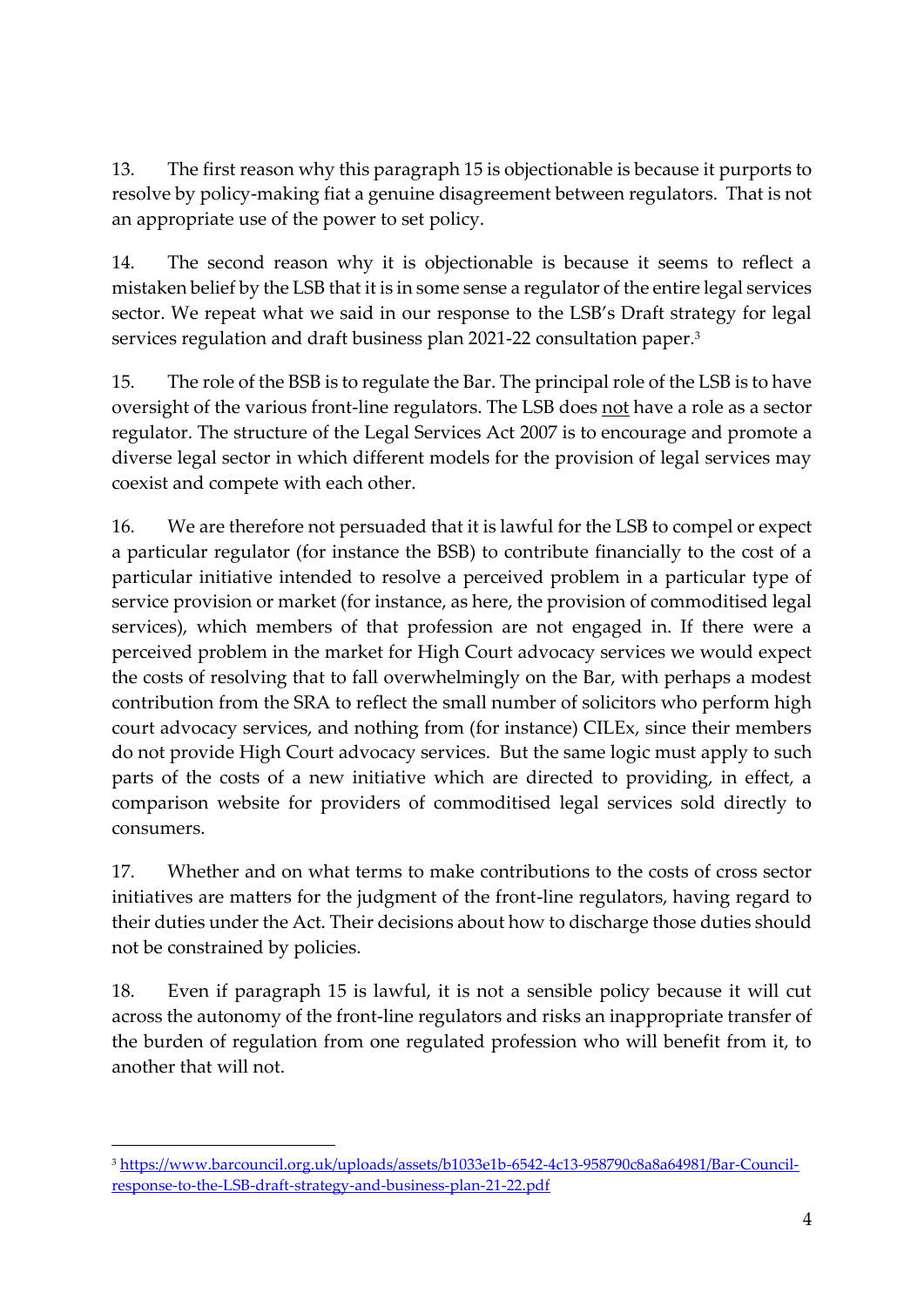# **Q1. Do you agree with our approach of using expectations, outcomes and principles? Do you agree that the expectations and outcomes we have identified are the right ones?**

19. The presentation of four categories of general expectations, outcomes, principles and specific expectations in the draft statement of policy is somewhat confusing: For example, the outcomes at paragraph 11(a) are also the central part of the general expectations; general expectations are intended to be flexible, however the specific expectations are intended to be prescriptive. We would suggest that the policy statement be separated into (i) outcomes (ii) principles and (iii) expectations, rather than having the four sometimes overlapping categories. The provisions currently at 11(b) and (c) about having effective measures to address non-compliance and for regulators to report back to the LSB in relation to steps taken can be included in (iii) the expectations section of the policy. 11(d) can be included as a foundation to the 'principles' in 12.

20. As to the three outcomes listed at 11(a), we consider that all three are laudable outcomes and, subject to the caveats suggested below, we suggest that they are retained as drafted.

21. The first caveat is that, as described in the consultation paper by reference to the work of the CMA, the focus of the statement of policy is on consumers. We consider this ought to be stated at the outset of the statement of policy and suggest that the following underlined words are added to paragraph 11:

"*The LSB expects regulators, insofar as they are regulating providers who provide services directly to consumers, to"*

22. A second caveat is that the outcomes stated ought to reflect the limits of regulation to effect change in the public legal education field; and that any regulation to effect social change needs to be both proportionate and cost-effective. The LSB will, of course, recognise that there are many external factors, well beyond the control of the regulators, that will influence whether or not the listed outcomes are achieved. For example, a consumer's recognition that a problem is a legal one is a matter primarily for general public education and requires a policy solution led by the Government. Similarly, the availability of legal assistance for consumers of limited financial means is principally a matter for Government through spending on Legal Aid, third sector law centres and Citizens Advice, and access to justice measures implemented by the Courts and Tribunals Services. In relation to the listed outcomes regulation can only ever have a secondary role even in relation to providers who provide services directly to Consumers. We consider it is important that the LSB acknowledges this in its statement of policy so that the regulators themselves understand the context in which they are asked to consider their existing rules and potential changes to rules.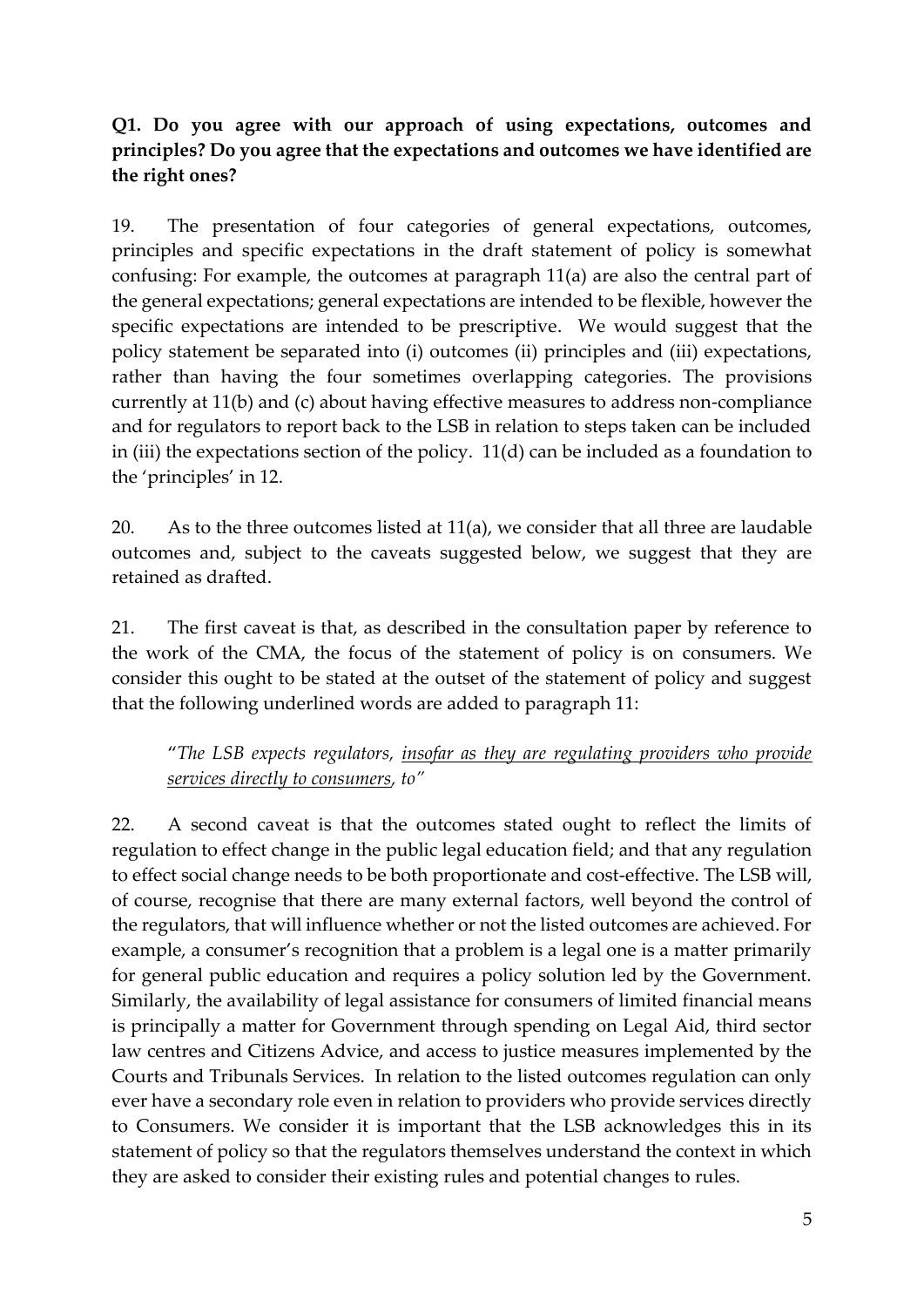23. We are also conscious, as is the LSB, that the statement of policy will, in some respects, add to the regulatory burden, and that many providers, certainly barristers, are going through a very difficult financial time. In our work to inform our submission to the Independent Review of Criminal Legal Aid, the Bar Council identified that there are 11% fewer specialist criminal juniors and 22% fewer specialist criminal QCs than in 2015/16. The LSB will not wish to reduce the diversity or availability of providers and, therefore, will be conscious about not overburdening providers and regulators.

24. Taking both of the above points in mind, therefore, we suggest that the preamble to the listed outcomes is expanded upon to state:

"*Pursue the following outcomes within the parameters of reasonable regulation and in a cost-effective and proportionate way*"

25. A third caveat in relation to outcome (iii) is that this reads differently and more prescriptively than (i) and (ii). It is, therefore, proposed that it is revised to be articulated as a general outcome to be achieved through a variety of approaches suitable to each profession. We suggest that the listing of specific required information that should be provided is to be avoided. This would bring this outcome in line with the aspirational outcomes at (i) and (ii). It would then reflect the diversity of the sector and the differences in what may be appropriate. As explained below (at paragraph 28) while it is accepted that in commoditised areas of legal practice readily publicly available information on "price" and "quality" may well be a proportionate and costeffective means of pursuing the outcome of enabling a consumer to make an informed choice of provider, this is not suitable for all professions in every case and certainly not for the Bar. This also reflects a point made repeatedly (and correctly) by the LSB in the consultation paper that the achievement of outcomes needs to be assessed in a flexible manner, mindful of the diverse range of providers. One way to do this would be to delete the specific information listed, which we suggest is dealt with in the 'expectations' section of the policy instead. In other words, delete "*about a provider's services, price, quality, regulatory status and access to resolution of complaints*."

26. As already acknowledged in the overview, the general expectations are otherwise clear and reasonable. A lot of the information specified is already being provided by the BSB and the chambers, entities and sole practitioners that fall within their regulation. However, some of the specific expectations are onerous and compliance with them may be challenging. We will detail these in our response to question 4 below.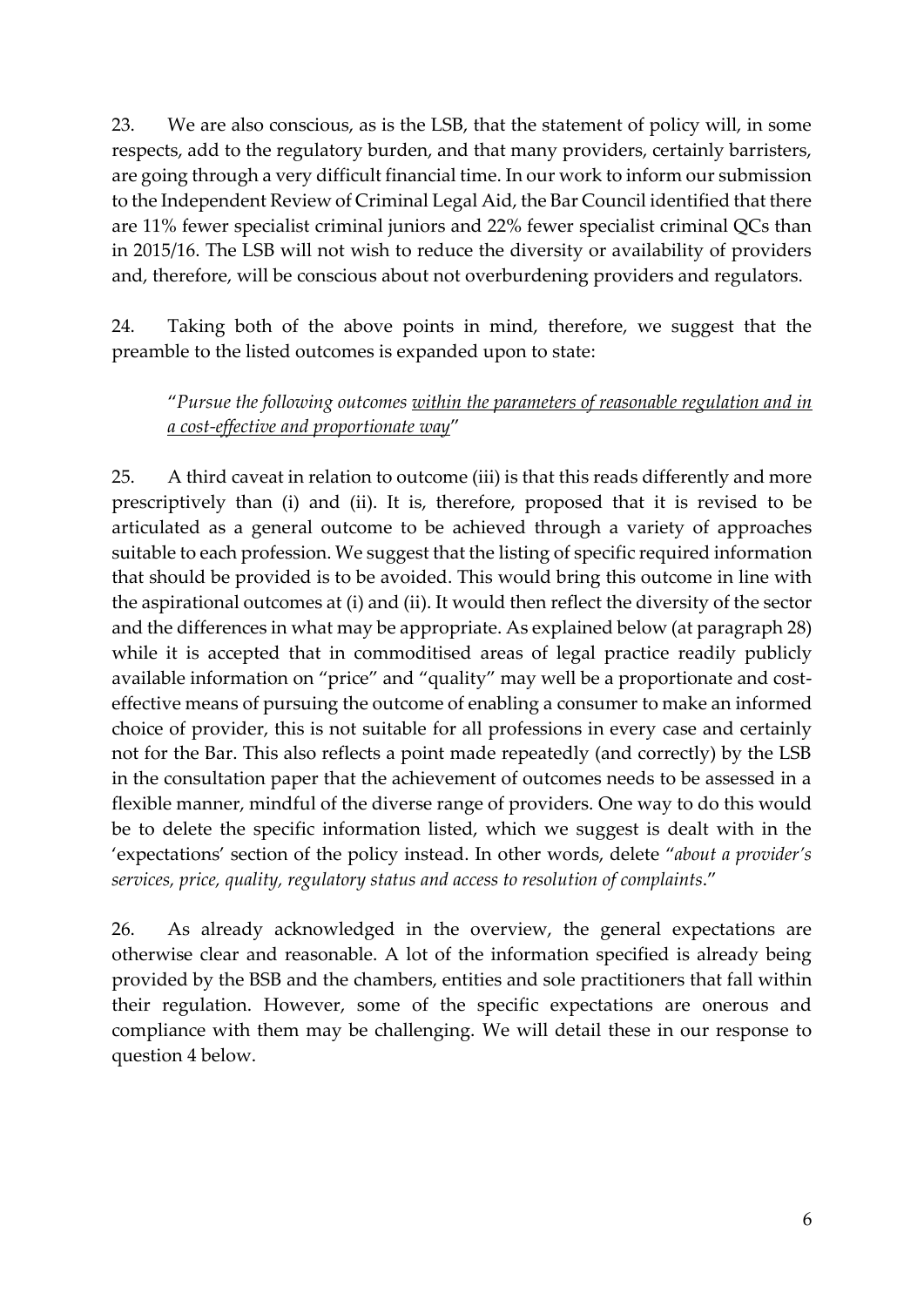# **Q2. Do you agree with the proposed principles to be adopted?**

27. In terms of the principles, we agree that the focus must be on small businesses and consumers, as this was the focus of the CMA, on whose evidence the LSB is making these plans.

28. We agree with the LSB where it recognises at 12(b) that it is appropriate for different regulators to take different approaches and also the acknowledgement at 12(c)(ii) that the more bespoke areas of work lend themselves less well to comparison, precisely because they are tailored to a client's specific and unique circumstances and needs, that often change over time as the legal issues progress including bespoke advisory services and, of course, advocacy services. We suggest that this applies to the vast majority of the work carried out by the Bar and propose to add the underlined words in 12(c)(ii) to build in proper flexibility for the regulators:

… *whereas in more bespoke areas, such as legal aid work and advocacy services, it may be more difficult to compare providers).*

29. This will make explicit the important factor that the CMA approach is directed at (and based solely on evidence about) commoditised services sold direct to consumers, and not specialist advocacy services provided on referral by a professional client (typically a solicitor).

30. If the LSB adopts the above proposal that the structure of the policy statement is simplified into 'outcomes', 'principles' and 'expectations' it may well be appropriate for the reference to the CMA's 2016 market study and the 2020 review to be listed as a new sub-paragraph 12(e), for example:

'*In relation to the above principles, regulators may have regard to the CMA's 2016 legal services market study and 2020 review as to the effective functioning of the legal services market and promotion of competition in the interest of consumers.*"

## **Q3. Do you agree with the proposed expectation around public legal education?**

31. Proper public legal education is a policy goal that the Bar Council in its representative role fully shares. We also support the proposition that regulation of the professions should support such an aim. However, we are strongly of the view that regulation can only be a (very) small part of the solution to the problem of a lack of decent public legal education which is, essentially, a public policy issue for the Government.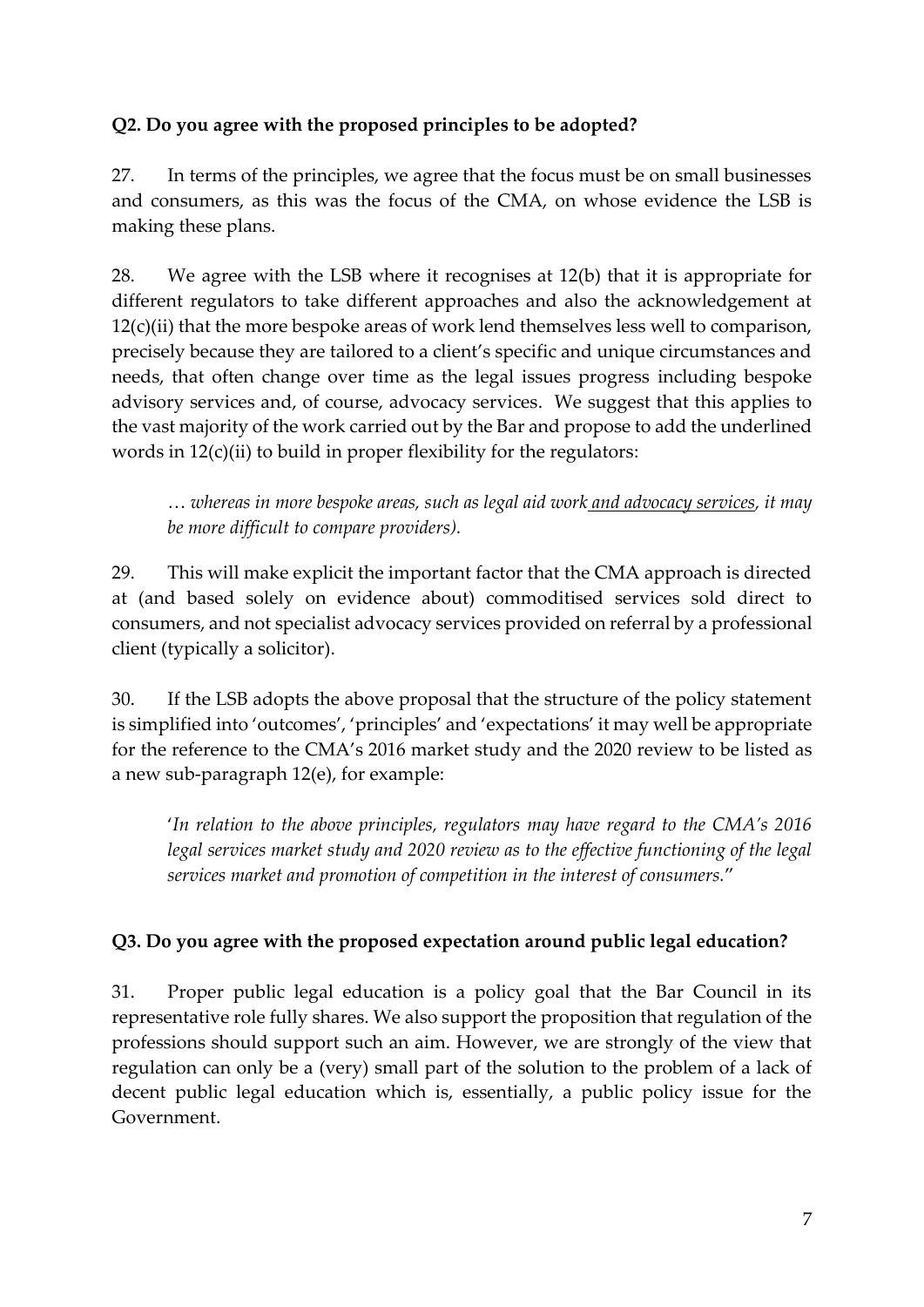32. We, therefore, support the expectation set out at paragraph 14, but wish to make clear that any measures to be imposed by the regulators must be appropriate, proportionate and cost-effective. We do not expect, for example, a regulator to stipulate *as a matter of professional conduct* that hard-pressed individual barristers must themselves carry out or support a programme of public legal education. That is well beyond the remit of regulation and would not be proportionate. We, therefore, make a request to the LSB and a proposed amendment to the draft statement of policy.

33. The request is to invite the LSB to explain what it means by the promotion of this objective within the parameters of proportionate and cost-effective regulation. What does an effective programme of activity of a regulator to support this expectation look like? We note that no examples are given in the draft statement of policy or the consultation paper. We accept, of course, that it is not for the LSB to stipulate such programmes of activity. Nevertheless, we consider that when this is considered practically speaking it is difficult to identify what sort of activity properly belongs within the realm of regulation.

34. Turning to the proposed amendment: If, as we suggest, it is difficult to identify programmes of activity within regulation to effect the change sought, the maximum discretion ought to be allowed to regulators as to how this expectation is to be met. Flexibility is required and, therefore, we suggest that the words "put in place an effective programme of activity to" are replaced by "demonstrate support for". This would build in suitable flexibility, whilst ensuring that the regulators must have reference to this regulatory objective. It is a matter for the regulators in their very different areas to determine how public legal education can be promoted.

35. As stated above, we do not consider that paragraph 15 is appropriate and, respectfully, that it exceeds the role of an oversight regulator. Collaboration cited at 12(d) for the purposes of increased effectiveness is logical, however where that collaboration is costly and deemed not to be effective by the regulator in question, the position should not be forced upon the regulator. It is correct that any joint project such as Legal Choices needs to demonstrate that it is an effective tool and provides value for money, given the ultimate funding for it is derived from the practising certificate fees levied on authorised persons and entities.

**Q4. Do you agree with the expectations set out in the statement of policy around minimum levels of information about price, service and quality?** 

**Information about Price**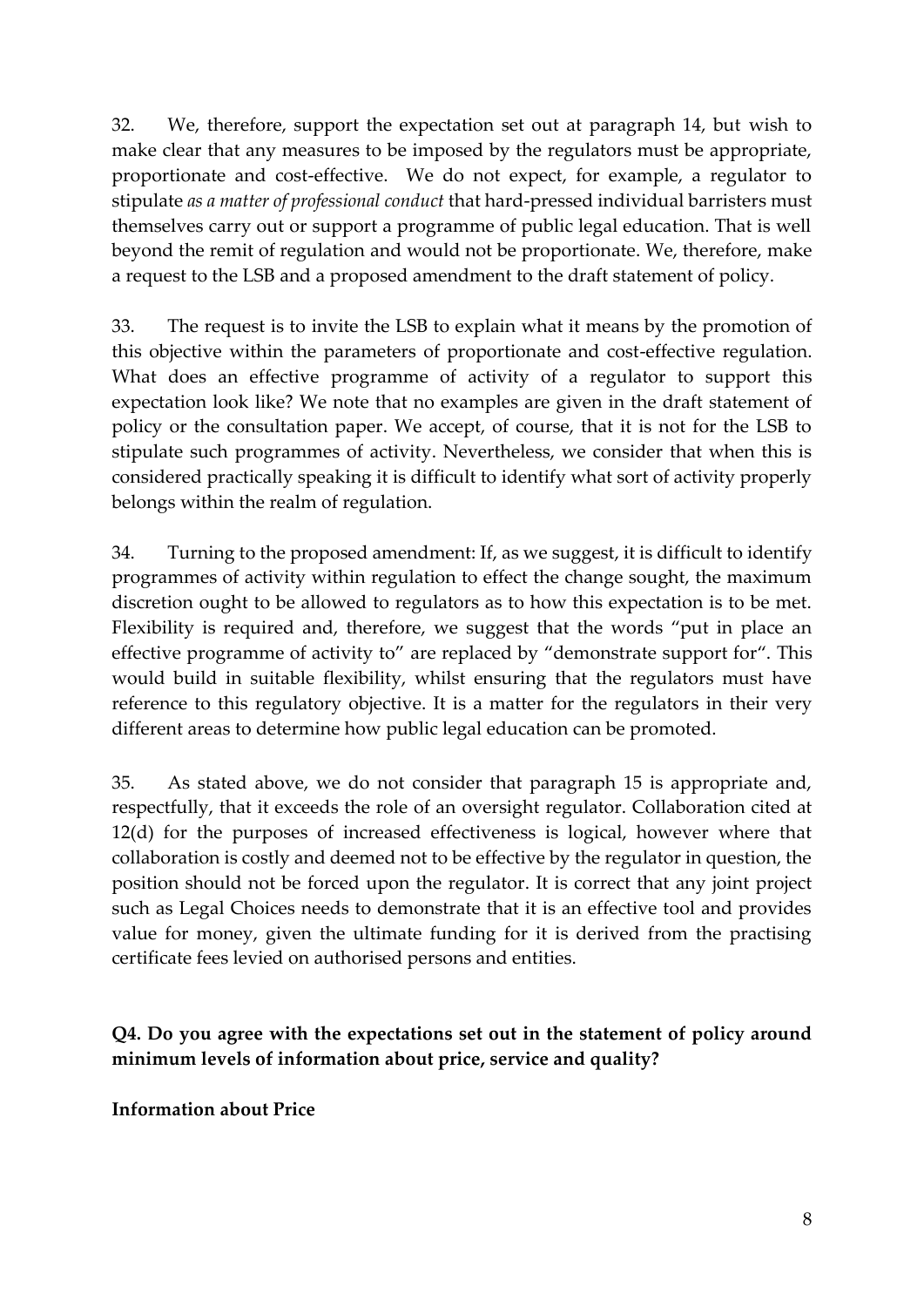36. The Bar Council agrees with the focus and flexible approach suggested at paragraphs 16 and 17 of the draft policy statement.

37. It is already established that barristers publish the types of fee structures they use on their websites. What will continue to be difficult is publishing estimated or standardised prices for the majority of their work, due to the bespoke and varied nature of it whereby it is only possible to provide a realistic and useful estimate following an initial discussion with the client to establish what their legal problem is and the scope of the work they wish to be undertaken. The clients of self-employed barristers, acting on referral, that constitute the predominant business model of the Bar, will rely on solicitors to make recommendations and interpret prices. Therefore, detailed published information on price of these barristers is of little if any practical use to potential clients.

38. The wide range of prices for what might on the face of it constitute a similar service (say a half day summary judgment application) may be attributable to legitimate factors as opposed to indicating a lack of competition in the market. For example, at the Bar, a QC will typically command a higher fee than a less experienced junior. The price varies with the level of experience and the value that comes with additional experience. Other variable factors include (but are not limited to) the value of the case; the importance of the issue to the parties and in the public interest; the complexity of the matter in relation to fact, technical content and law; how voluminous the documentation may be; the specialist nature of the subject-matter; the price of insurance for the barrister practising in the particular area; and there are other factors.

39. The BSB introduced in 2019 more detailed requirements on the provision of price estimates for public access barristers working in specific areas of law. We agree with this risk-based approach that is proportionate due to the targeting of barristers working in areas where clients approach them directly and where there is not an informed intermediary, typically a solicitor. Where, as is the case for well over 90% of independent barristers' work, there is an informed intermediary solicitor instructing, there is no need for further intervention.

## **Information about quality**

40. We have no issue with the provision of information about disciplinary sanctions and details of cases published by the Legal Ombudsman, given that it is information already in the public domain. We, therefore, support draft paragraph 18.

41. In terms of information about quality, we consider it challenging for there to be an objective way of demonstrating the quality of legal work done, quality of customer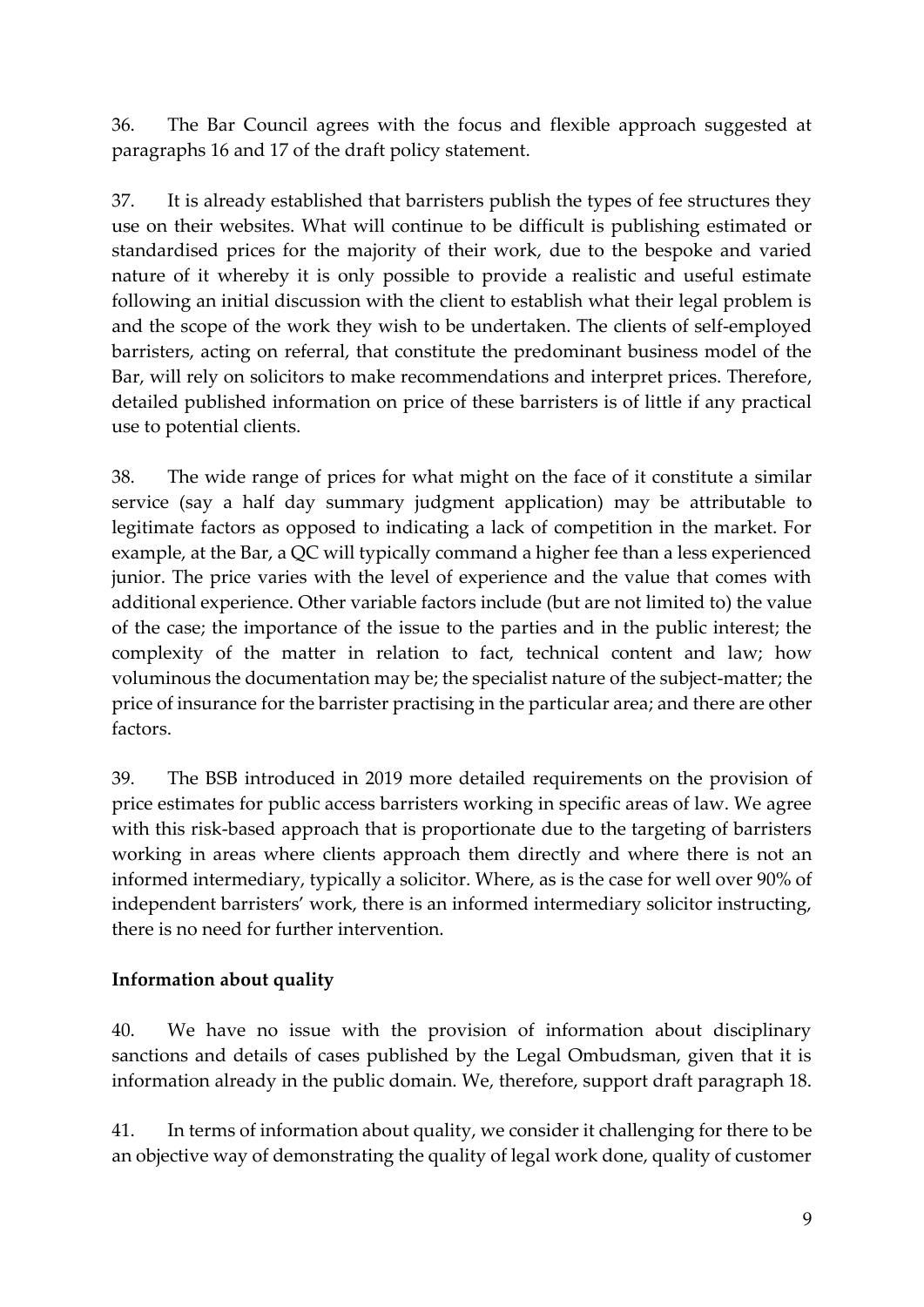service, and outcomes in our sector. Legal Services are credence goods, where there is an implicit asymmetry of information between the lawyer and client.

42. We have already expressed concerns about reliance on a client's view of the quality of legal work done. This appears as a specific expectation at 19(a)(i). As we stated in our response to the LSB's consultation on quality indicators earlier this year:

"Lay client satisfaction is a very doubtful metric of substantive quality because when assessing outcomes, clients find it very difficult to disentangle the relative impact of the quality of their case and the quality of the way in which that case was represented. A client's perception of this is often different from a Judge's. Part of being a good advocate and complying with ethical obligations and duties to the court is resisting pressure to put forward irrelevant information and unarguable points before the court, even though the client may urge the barrister to do this. We outlined this concern and others in our response to the LSB's Strategic plan and 2021-22 Business plan<sup>4</sup> ."<sup>5</sup>

43. The error and success rates detailed at 19(b)(i) are not appropriate to apply to the type of work done by barristers. Barristers rarely engage in the areas of work where error rates are recorded and we disagree with the use of success rates as a metric for reasons outlined in our response to the quality indicators consultation paper, namely:

"Success rates are not an acceptable metric of good service because the cab rank rule in the BSB Handbook means that barristers cannot pick winning cases. To introduce such an indicator would be at odds with barristers' ethical obligations and may wrongly incentivise other legal professionals not bound by such a rule to select those pieces of work that they thought they had the greatest chance of success. This could hamper access to justice for clients whose cases have a less certain outcome."<sup>6</sup>

44. As we have previously submitted, also in our response to the quality indicators paper, the independent Bar is principally a referral profession, typically instructed for bespoke work by informed solicitors. In any event, there are quality marks represented by the award of the designation Queen's Counsel, appointment as parttime Judges, or being placed on an Attorney General's panel of junior counsel. There is also a fairly sophisticated set of annually updated directories using web-based

<sup>4</sup> [https://www.barcouncil.org.uk/uploads/assets/b1033e1b-6542-4c13-958790c8a8a64981/Bar-Council](https://www.barcouncil.org.uk/uploads/assets/b1033e1b-6542-4c13-958790c8a8a64981/Bar-Council-response-to-the-LSB-draft-strategy-and-business-plan-21-22.pdf)[response-to-the-LSB-draft-strategy-and-business-plan-21-22.pdf](https://www.barcouncil.org.uk/uploads/assets/b1033e1b-6542-4c13-958790c8a8a64981/Bar-Council-response-to-the-LSB-draft-strategy-and-business-plan-21-22.pdf)

<sup>&</sup>lt;sup>5</sup> Bar Council response to the Legal services Board's (LSB) Quality indicators in the legal services [market: Discussion paper,](https://www.barcouncil.org.uk/uploads/assets/d26a64a2-f92b-4f9f-89607c8dde205b24/Bar-Council-response-to-the-Legal-Services-Board-discussion-paper-on-quality-indicators.pdf) 2021: 4

<sup>6</sup> [Bar Council response to the Legal services Board's \(LSB\) Quality indicators in the legal services](https://www.barcouncil.org.uk/uploads/assets/d26a64a2-f92b-4f9f-89607c8dde205b24/Bar-Council-response-to-the-Legal-Services-Board-discussion-paper-on-quality-indicators.pdf)  [market: Discussion paper,](https://www.barcouncil.org.uk/uploads/assets/d26a64a2-f92b-4f9f-89607c8dde205b24/Bar-Council-response-to-the-Legal-Services-Board-discussion-paper-on-quality-indicators.pdf) 2021: 4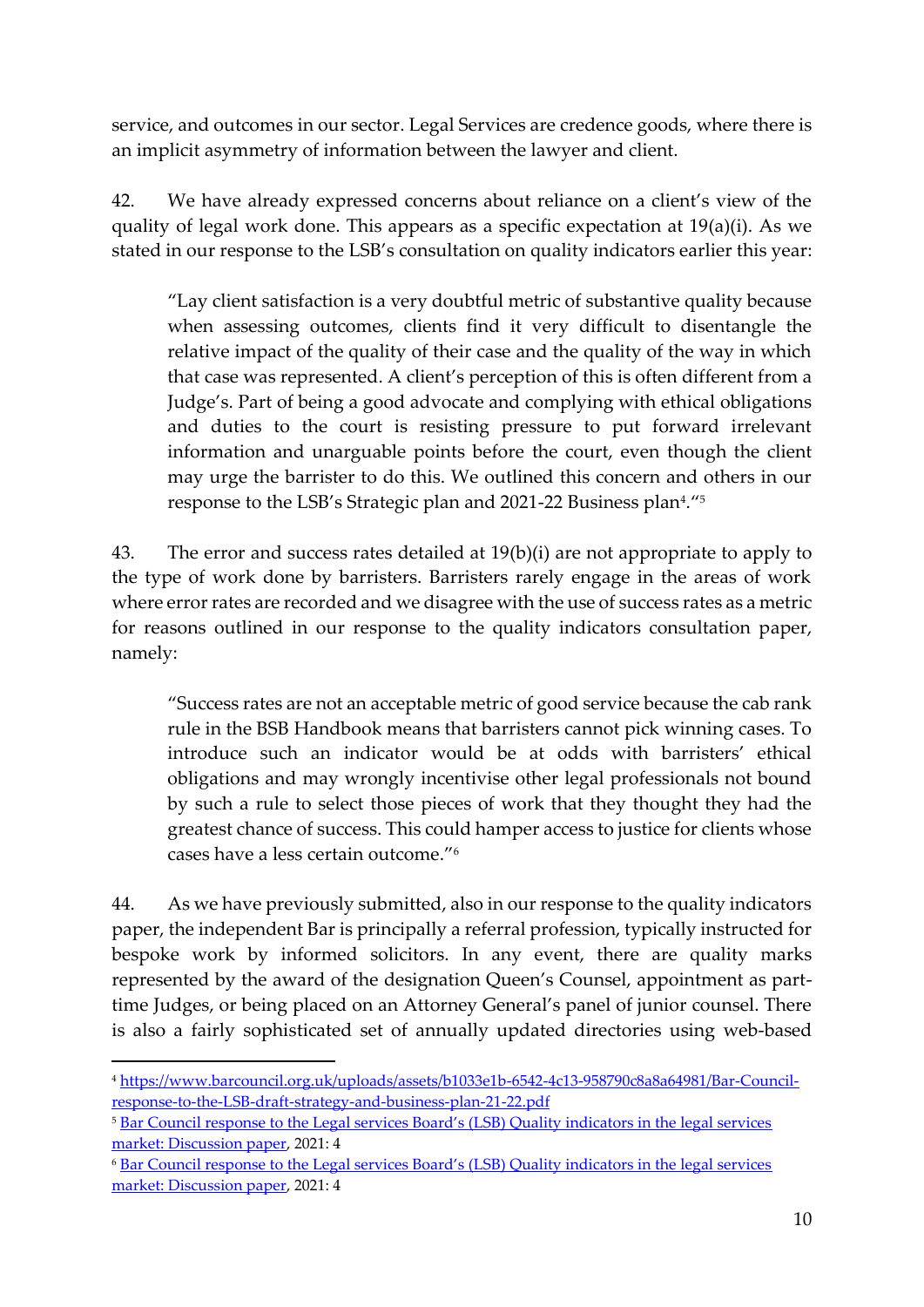review such as Chambers & Partners, Legal 500, and Who's Who Legal, that provide further publicly available information about how individual barristers are rated in the market. Some of our members have issues about the accuracy or fairness of comments about them in these directories, but given that (i) the directories are in the private sector and (ii) participation is voluntary, barristers can choose to engage with them so far as they wish to do so. The online offering of these directories is, we understand, free to view and, therefore, to this extent, the consumer interest is served. The informed intermediary solicitor frequently instructs a variety of barristers and ceases to use barristers that she is no longer satisfied provides the best service. The Bar generally provides a highly competitive market where, as the saying goes, "you are only as good as your last case". The Bar Council considers that, given the nature of practice at the independent referral Bar, there is sufficient information available as to quality.

45. We note that the consultation paper states at paragraph 66 that **"**We are not specifying any particular quantitative data be made available as we consider what constitutes useful information will differ depending on regulators and practice areas as appropriate." We respectfully agree.

46. Overall, then, we generally understand that the LSB intends paragraph 19 of the draft policy statement to have flexible application, but we note that compared, for example, to paragraph 17, the wording is prescriptive. To ensure that, correctly, the focus on flexibility is maintained we, therefore, invite the LSB to add the words "whether and" before "what further information", alternatively, "(if any)" after "further information."

## **Information about service, redress and regulation**

47. In terms of information required about service, this is mainly uncontroversial due to the fact the Barristers' Register is already very comprehensive in the breadth and detail of information displayed.

48. We note that stages of services and timescales will depend on the specific tasks that a barrister is instructed to undertake following an initial conference typically between a solicitor and barrister to map out the needs and work that is required. Such information is inevitably case-specific.

49. At 20(h) it is stipulated that regulators are expected to ensure that barristers provide details of their Professional Indemnity Insurance cover. Barristers are subject to a regulatory obligation not to mislead clients, in accordance with rC19 of the BSB Handbook<sup>7</sup> . This rule requires barristers not to mislead clients about, amongst other

<sup>7</sup> BS[B Handbook](https://www.barstandardsboard.org.uk/uploads/assets/de77ead9-9400-4c9d-bef91353ca9e5345/a9fd5bc5-edb7-4b52-be7f4cbed4560996/second-edition-test31072019104713.pdf)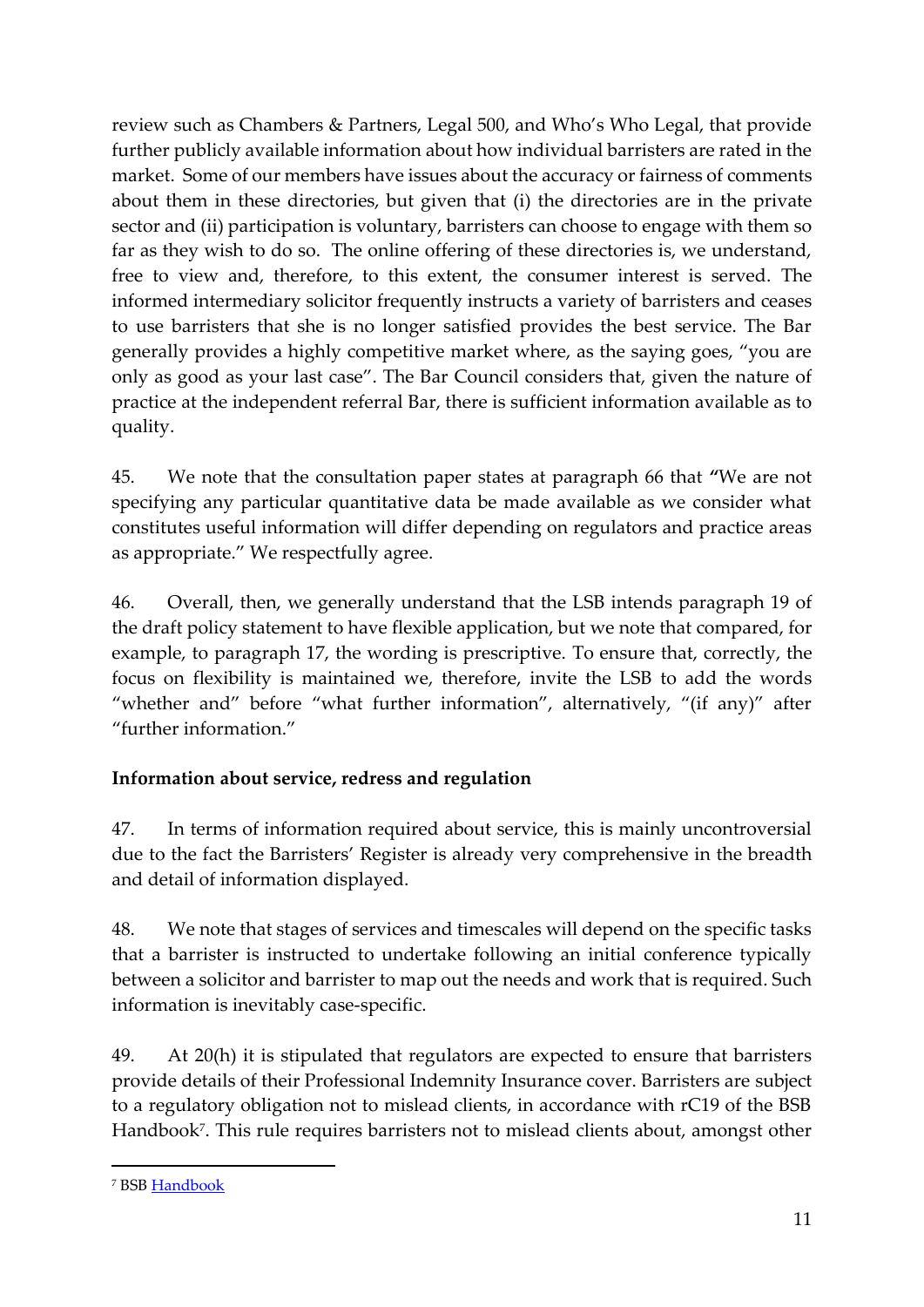things, the extent to which they are covered by professional indemnity insurance. They are also required by conduct rule rC76 to ensure that they have adequate insurance (taking into account the nature of their practice) which covers all the legal services a barrister supplies to the public. We therefore consider that the conduct rules in the Handbook already act as an appropriate safeguard for clients and allow them to access sufficient information about barristers' insurance.

# **Q5. Do you agree with the expectations around making information available to consumers?**

50. We are pleased that the LSB has chosen the market led approach as opposed to trying to create its own Digital Comparison Tool (DCT), an idea we were not supportive of. This is still relatively uncharted territory for the Bar and we will watch the BSB pilot on DCTs with interest. Legal services, especially at the more bespoke end, cannot be easily compared in the same way that more commoditised areas of law can.

51. At 23(d) it is stated that details of PII cover ought to be included in one location, e.g. the Barristers' Register. We think it is sufficient for the introductory paragraph on the webpage hosting the Barristers' Register<sup>8</sup> to state that all barristers are required, as a condition of holding a practising certificate, to also hold adequate professional indemnity insurance. We, therefore, do not agree that this ought to be listed as a specific requirement. It would be a considerable additional compliance burden for providers and for the BSB for this information to be included in the Barristers' Register and to be updated, at least, every year. It is also very doubtful that it would add to a consumer's choice as the insurance information at most provides a present snapshot of the position and the insurance provided by the Bar Mutual is on a 'claims made', rather than 'claims arising' basis. Surely what consumers simply need to know is that there is insurance provision to a minimum level. If more is sought/required, then that is a matter that can be requested.

52. Although it is not being consulted on now, because it is mentioned in the consultation document at paragraph 89, we reiterate that a single register developed by the LSB would be duplication, highly likely to be unwieldy and would be costly. Further, we do not believe it would add to consumer choice with already readily available information on the Barristers' Register operated by the BSB and Chambers' websites.

<sup>8</sup> [https://www.barstandardsboard.org.uk/for-the-public/search-a-barristers-record/the-barristers](https://www.barstandardsboard.org.uk/for-the-public/search-a-barristers-record/the-barristers-register.html)[register.html](https://www.barstandardsboard.org.uk/for-the-public/search-a-barristers-record/the-barristers-register.html)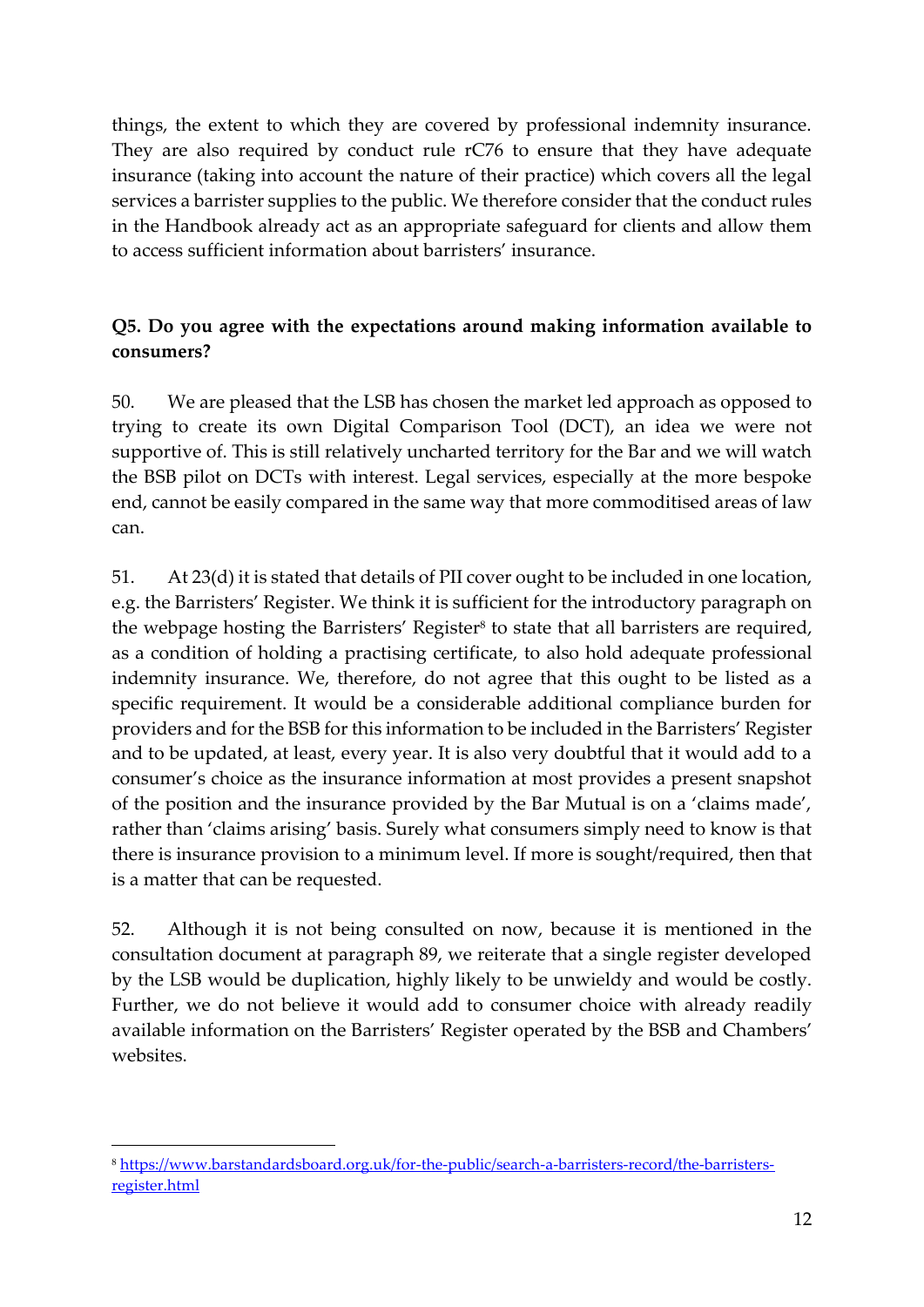#### **Q6. Do you agree with our proposed plan for implementation?**

53. Yes.

## **Q7. Do you have any comments regarding equality impact and issues which, in your view, may arise from our proposed statement of policy? Are there any wider equality issues and interventions that you want to make us aware of?**

54. Any measures that in substance add to the work required of the regulator or authorised entities, without reducing the burden elsewhere, such as may be proposed in relation to public legal education, will have a cost impact and/or reduce the time available for hard-pressed barristers to carry out fee-earning work. At present the greater representation of more diverse practitioners is in the less well paid legally aided sector (measures are being taken by authorised entities and the Bar Council to address this). The well-known lack of available public funding, delays in payment and unilaterally reduced fees in this sector, and the recent impact of the COVID-19 pandemic means this section of the Bar is at rock bottom in terms of earnings and morale and many, having suffered years of, at best, getting by, are threatening to leave the profession. We consider it essential that burdens are not added to our members without corresponding alleviation elsewhere. Interventions that require an increase in practising certificate fees or require an individual practitioner to carry out additional work for compliance reasons is likely to have a detrimental impact and reduce the diversity of the Bar.

## **Q8. Do you have any comments on the potential impact of the draft statement of policy, including the likely costs and anticipated benefits?**

55. We warmly welcome the comments made in paragraphs 99 to 102 of the consultation paper and fully endorse the recognition that there is a risk of an increased burden on providers, the need for flexibility in the policy statement, and the emphasis on proportionality. We note, however, that these matters, while addressed in general terms in the introductory 'Purpose' section of the draft statement of policy, are not referred to at all in the substance of the statement of policy from paragraph 10 onwards and would repeat the request made above that they are stated in the body of the statement of policy.

56. It is disappointing that there are no suggestions in the draft statement of policy towards reducing the burden and cost of regulation. It is inevitable, therefore, that each intervention will result in increased costs. It may be useful to understand that many Chambers have only a few members of staff whose role will be principally